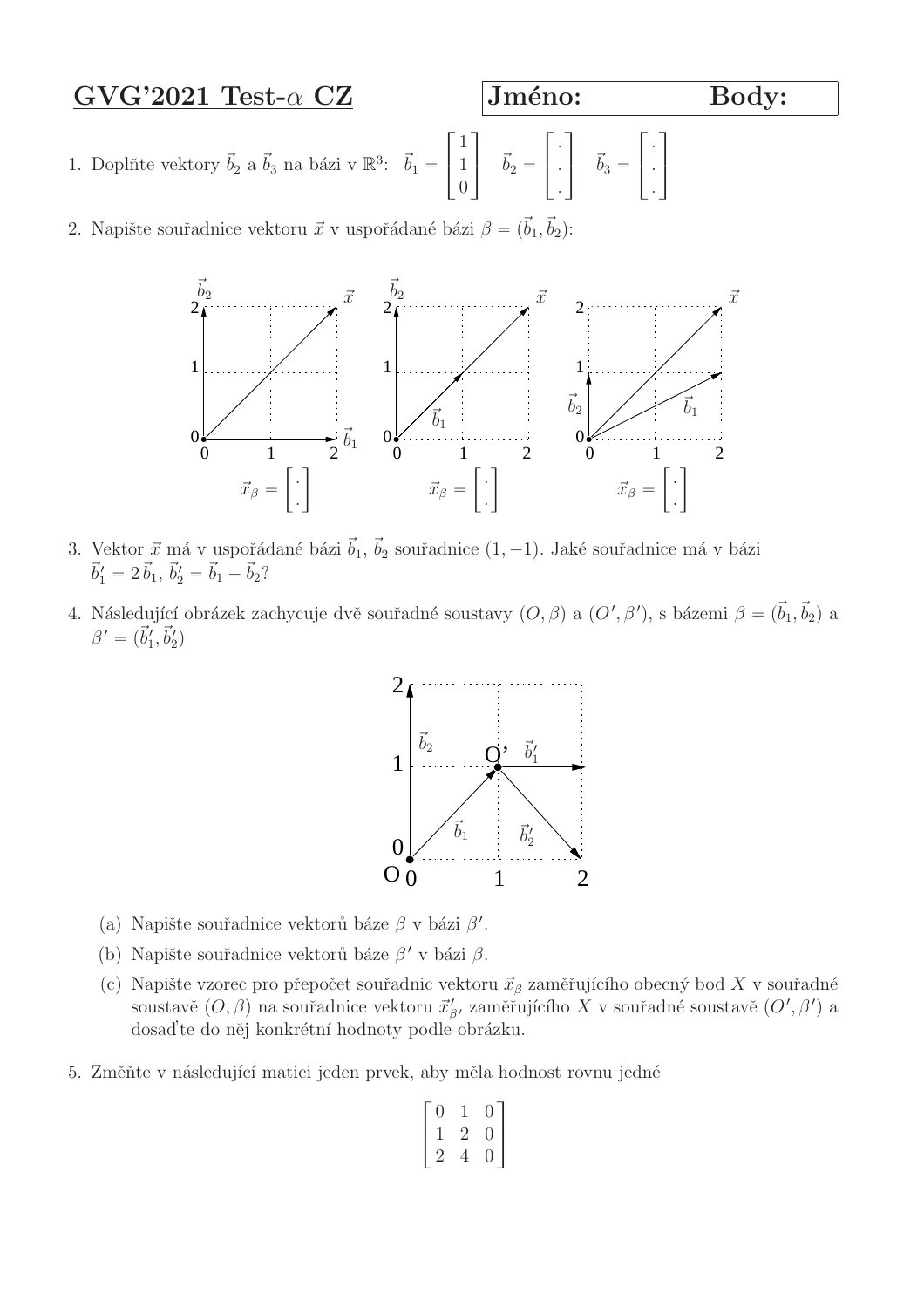6. Najděte všechna řešení soustav

|  | $\left[\begin{array}{rrr} -1 & 0 & 1 \\ 1 & 0 & -1 \\ 0 & 1 & 1 \end{array}\right] \left[\begin{array}{r} \\ \\ \end{array}\right] = \left[\begin{array}{r} 0 \\ 0 \\ 0 \end{array}\right],$ |  |  |  | $\begin{bmatrix} -1 & 0 & 1 \\ 1 & 0 & -1 \\ 0 & 1 & 1 \end{bmatrix} \begin{bmatrix} 1 \\ 1 \\ 1 \end{bmatrix} = \begin{bmatrix} -1 \\ 1 \\ 1 \end{bmatrix}$ |  |  |  |
|--|----------------------------------------------------------------------------------------------------------------------------------------------------------------------------------------------|--|--|--|--------------------------------------------------------------------------------------------------------------------------------------------------------------|--|--|--|

7. Najděte vlastní čísla a vlastní vektory matice

$$
\begin{bmatrix} 1 & 0 & 1 \\ 0 & 1 & 0 \\ 0 & 0 & 1 \end{bmatrix}
$$

- 8. Kolik kořenů včetně násobností má rovnice  $x^6 + x^4 x^2 1 = 0$  v oboru komplexních čísel? Najděte co nejvíce jejích kořenů.
- 9. Změňte následující matici jeden prvek tak, aby byla ortonormální

$$
\frac{1}{\sqrt{2}} \begin{bmatrix} 1 & 1 \\ 1 & 1 \end{bmatrix}
$$

10. Následující obrázek zachycuje bázi  $\beta = (\vec{b}_1, \vec{b}_2)$  a vektor  $\vec{b}'_1$  z báze  $\beta' = (\vec{b}'_1, \vec{b}'_2)$ . Zakreslete vektor  $\vec{b}'_2$ , aby byla matice přechodu od $\beta'$ k $\beta$ ortogonální.

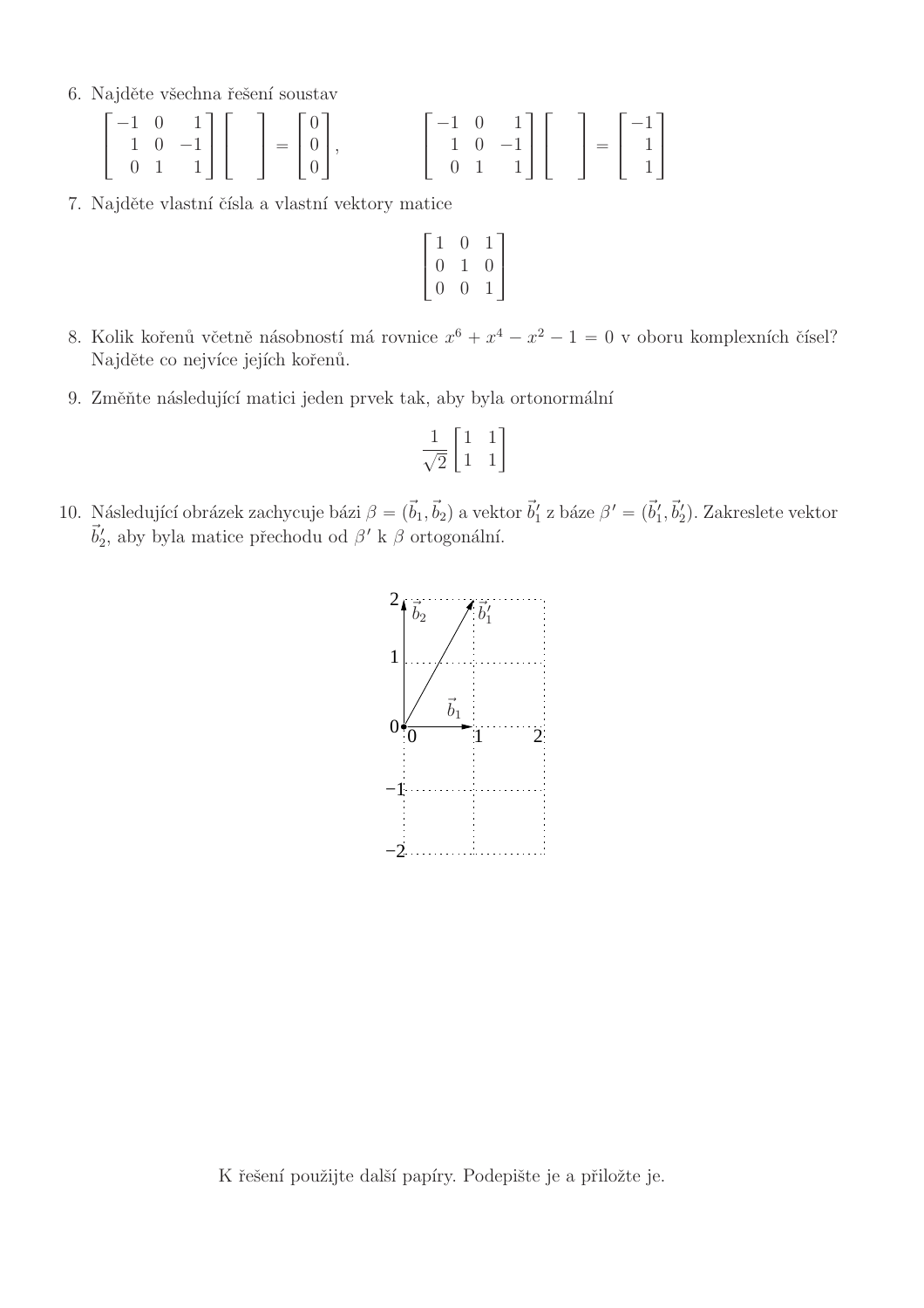# $GVG'2021$  Test- $\alpha$  EN Name: Points:

 $\sqrt{ }$ 

. . .  $\mathbb{I}$ 

 $\overline{\phantom{a}}$ 

 $\perp$ 

 $\sqrt{ }$ 

. . .  $\mathbb{I}$ 

 $\vec{b}_3 =$ 

 $\perp$ 

- 1. Complete vectors  $\vec{b}_2$  and  $\vec{b}_3$  to form a basis in  $\mathbb{R}^3$ :  $\vec{b}_1 =$  $\begin{array}{c} \square \end{array}$  $\perp$ 1 1  $\overline{0}$ T.  $\vec{b}_2 =$
- 2. Write the coordinates of vector  $\vec{x}$  in ordered basis  $\beta = (\vec{b}_1, \vec{b}_2)$ :



- 3. Vector  $\vec{x}$  has coordinates  $(1, -1)$  in ordered basis  $\vec{b}_1$ ,  $\vec{b}_2$ . What are its coordinates in ordered basis  $\vec{b}'_1 = 2 \vec{b}_1$ ,  $\vec{b}'_2 = \vec{b}_1 - \vec{b}_2$ ?
- 4. The picture below shows two coordinate systems  $(O, \beta)$  and  $(O', \beta')$  with bases  $\beta = (\vec{b}_1, \vec{b}_2)$ and  $\beta' = (\vec{b}'_1, \vec{b}'_2)$



- (a) Write the coordinates of basis vectors of  $\beta$  in basis  $\beta'$ .
- (b) Write the coordinates of basis vectors of  $\beta'$  in basis  $\beta$ .
- (c) Write a formula transforming the coordinates of vector  $\vec{x}_{\beta}$  describing a general point X in coordinate system  $(O, \beta)$  into the coordinates of vector  $\vec{x}'_{\beta'}$ , describing X in coordinate system  $(O', \beta')$  and substitute the particular values from the picture into the formula.
- 5. Change one element of the following matrix so it becomes a rank one matrix.

$$
\begin{bmatrix} 0 & 1 & 0 \\ 1 & 2 & 0 \\ 2 & 4 & 0 \end{bmatrix}
$$